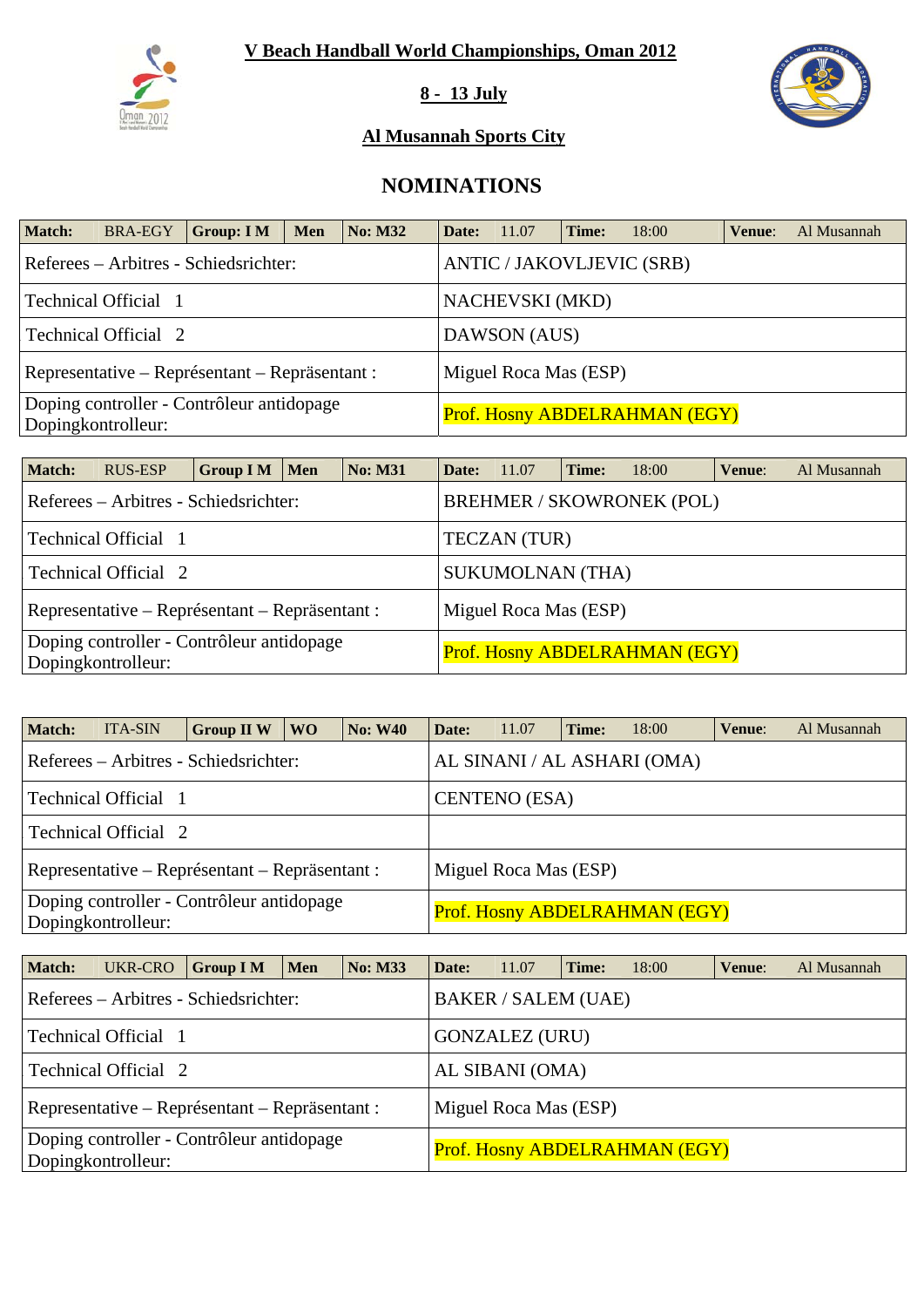

### **8 - 13 July**



| <b>Match:</b> | <b>OMA-URU</b>                                                  | Group II M   Men | <b>No: M40</b> | Date:        | 11.07 | Time:                 | 18:00                         | <b>Venue:</b> Al Musannah |
|---------------|-----------------------------------------------------------------|------------------|----------------|--------------|-------|-----------------------|-------------------------------|---------------------------|
|               | Referees – Arbitres - Schiedsrichter:                           |                  |                |              |       |                       | ZHOSAN / CHALCENKO (UKR)      |                           |
|               | Technical Official 1                                            |                  |                | DAWSON (AUS) |       |                       |                               |                           |
|               | <b>Technical Official 2</b>                                     |                  |                |              |       |                       |                               |                           |
|               | Representative – Représentant – Repräsentant :                  |                  |                |              |       | Miguel Roca Mas (ESP) |                               |                           |
|               | Doping controller - Contrôleur antidopage<br>Dopingkontrolleur: |                  |                |              |       |                       | Prof. Hosny ABDELRAHMAN (EGY) |                           |

| Match: | DEN-HUN                                                         | <b>Group IW</b> | <b>WO</b> | <b>No: W31</b> | Date: | 11.07                    | Time: | 18:50                                | Venue: | Al Musannah |
|--------|-----------------------------------------------------------------|-----------------|-----------|----------------|-------|--------------------------|-------|--------------------------------------|--------|-------------|
|        | Referees – Arbitres - Schiedsrichter:                           |                 |           |                |       | CASELLA / SALGUERO (ARG) |       |                                      |        |             |
|        | <b>Technical Official</b> 1                                     |                 |           |                |       | CALDAS (BRA)             |       |                                      |        |             |
|        | Technical Official 2                                            |                 |           |                |       | <b>SUKUMOLNAN (THA)</b>  |       |                                      |        |             |
|        | Representative – Représentant – Repräsentant :                  |                 |           |                |       | Miguel Roca Mas (ESP)    |       |                                      |        |             |
|        | Doping controller - Contrôleur antidopage<br>Dopingkontrolleur: |                 |           |                |       |                          |       | <b>Prof. Hosny ABDELRAHMAN (EGY)</b> |        |             |

| <b>Match:</b> | <b>CHN-POL</b>                                                  | Group II W $\vert$ WO |  | <b>No: W42</b> | Date: | 11.07                         | Time: | 18:50                          | Venue: | Al Musannah |  |
|---------------|-----------------------------------------------------------------|-----------------------|--|----------------|-------|-------------------------------|-------|--------------------------------|--------|-------------|--|
|               | Referees – Arbitres - Schiedsrichter:                           |                       |  |                |       |                               |       | OLAH (HUN) 2 / AL SINANI (OMA) |        |             |  |
|               | Technical Official 1                                            |                       |  |                |       | <b>NACHEVSKI</b> (MKD)        |       |                                |        |             |  |
|               | <b>Technical Official 2</b>                                     |                       |  |                |       |                               |       |                                |        |             |  |
|               | Representative – Représentant – Repräsentant :                  |                       |  |                |       | Miguel Roca Mas (ESP)         |       |                                |        |             |  |
|               | Doping controller - Contrôleur antidopage<br>Dopingkontrolleur: |                       |  |                |       | Prof. Hosny ABDELRAHMAN (EGY) |       |                                |        |             |  |

| <b>Match:</b> | <b>AUS-THA</b>                                                  | Group II W $\vert$ WO |  | <b>No: W41</b> | Date: | 08.07                         | Time: | 18:50                              | Venue: | Al Musannah |  |
|---------------|-----------------------------------------------------------------|-----------------------|--|----------------|-------|-------------------------------|-------|------------------------------------|--------|-------------|--|
|               | Referees – Arbitres - Schiedsrichter:                           |                       |  |                |       |                               |       | BONIFERT (HUN) 1/AL ASHARI (OMA) 2 |        |             |  |
|               | Technical Official 1                                            |                       |  |                |       | <b>CENTENO</b> (ESA)          |       |                                    |        |             |  |
|               | Technical Official 2                                            |                       |  |                |       |                               |       |                                    |        |             |  |
|               | Representative – Représentant – Repräsentant :                  |                       |  |                |       | Miguel Roca Mas (ESP)         |       |                                    |        |             |  |
|               | Doping controller - Contrôleur antidopage<br>Dopingkontrolleur: |                       |  |                |       | Prof. Hosny ABDELRAHMAN (EGY) |       |                                    |        |             |  |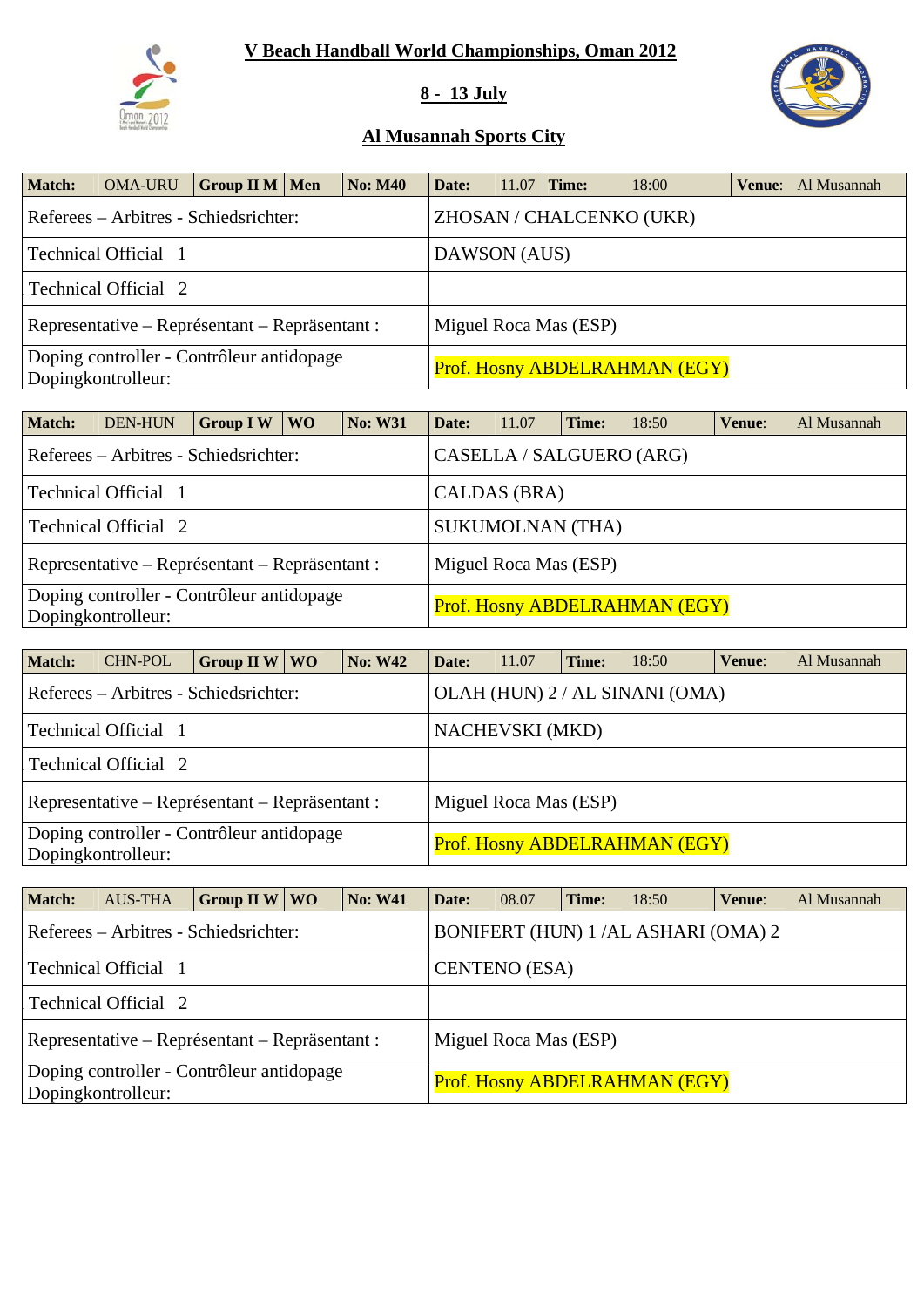

### **8 - 13 July**



| Match: | <b>CRO-NOR</b>                                                  | <b>Group IW</b> | WO \ | <b>No: W32</b> | Date: | 11.07                 | Time: | 19:40                            | Venue: | Al Musannah |
|--------|-----------------------------------------------------------------|-----------------|------|----------------|-------|-----------------------|-------|----------------------------------|--------|-------------|
|        | Referees – Arbitres - Schiedsrichter:                           |                 |      |                |       |                       |       | <b>BREHMER / SKOWRONEK (POL)</b> |        |             |
|        | Technical Official 1                                            |                 |      |                |       | YOTSAPOL (THA)        |       |                                  |        |             |
|        | Technical Official 2                                            |                 |      |                |       | CALDAS (BRA)          |       |                                  |        |             |
|        | Representative – Représentant – Repräsentant :                  |                 |      |                |       | Miguel Roca Mas (ESP) |       |                                  |        |             |
|        | Doping controller - Contrôleur antidopage<br>Dopingkontrolleur: |                 |      |                |       |                       |       | Prof. Hosny ABDELRAHMAN (EGY)    |        |             |

| <b>Match:</b> | AUS-QAT              | <b>Group II M</b>                              | <b>Men</b> | <b>No: M42</b> | Date:                         | 11.07                   | Time: | 19:40 | Venue: | Al Musannah |  |  |
|---------------|----------------------|------------------------------------------------|------------|----------------|-------------------------------|-------------------------|-------|-------|--------|-------------|--|--|
|               |                      | Referees – Arbitres - Schiedsrichter:          |            |                |                               | MARTINEZ / MONICO (URU) |       |       |        |             |  |  |
|               | Technical Official 1 |                                                |            |                | <b>TEZCAN</b> (TUR)           |                         |       |       |        |             |  |  |
|               | Technical Official 2 |                                                |            |                |                               |                         |       |       |        |             |  |  |
|               |                      | Representative – Représentant – Repräsentant : |            |                |                               | Miguel Roca Mas (ESP)   |       |       |        |             |  |  |
|               | Dopingkontrolleur:   | Doping controller - Contrôleur antidopage      |            |                | Prof. Hosny ABDELRAHMAN (EGY) |                         |       |       |        |             |  |  |

| <b>Match:</b> | BRN-IOC              | <b>Group II M</b>                              | Men | <b>No: M41</b> | Date: | 11.07                            | Time: | 19:40                                | Venue: | Al Musannah |
|---------------|----------------------|------------------------------------------------|-----|----------------|-------|----------------------------------|-------|--------------------------------------|--------|-------------|
|               |                      | Referees – Arbitres - Schiedsrichter:          |     |                |       | <b>ANTIC / JAKOVLJEVIC (SRB)</b> |       |                                      |        |             |
|               | Technical Official 1 |                                                |     |                |       | <b>GONZALEZ (URU)</b>            |       |                                      |        |             |
|               | Technical Official 2 |                                                |     |                |       |                                  |       |                                      |        |             |
|               |                      | Representative – Représentant – Repräsentant : |     |                |       | Miguel Roca Mas (ESP)            |       |                                      |        |             |
|               | Dopingkontrolleur:   | Doping controller - Contrôleur antidopage      |     |                |       |                                  |       | <b>Prof. Hosny ABDELRAHMAN (EGY)</b> |        |             |

| <b>Match:</b> | <b>URU-BRA</b>                                                  | <b>Group IW</b> | WO \ | <b>No: W33</b> | Date:           | 11.07                      | Time: | 19:40                                | Venue: | Al Musannah |  |
|---------------|-----------------------------------------------------------------|-----------------|------|----------------|-----------------|----------------------------|-------|--------------------------------------|--------|-------------|--|
|               | Referees – Arbitres - Schiedsrichter:                           |                 |      |                |                 | <b>BAKER / SALEM (UAE)</b> |       |                                      |        |             |  |
|               | Technical Official 1                                            |                 |      |                |                 | DAWSON (AUS)               |       |                                      |        |             |  |
|               | Technical Official 2                                            |                 |      |                | AL SIBANI (OMA) |                            |       |                                      |        |             |  |
|               | Representative – Représentant – Repräsentant :                  |                 |      |                |                 | Miguel Roca Mas (ESP)      |       |                                      |        |             |  |
|               | Doping controller - Contrôleur antidopage<br>Dopingkontrolleur: |                 |      |                |                 |                            |       | <b>Prof. Hosny ABDELRAHMAN (EGY)</b> |        |             |  |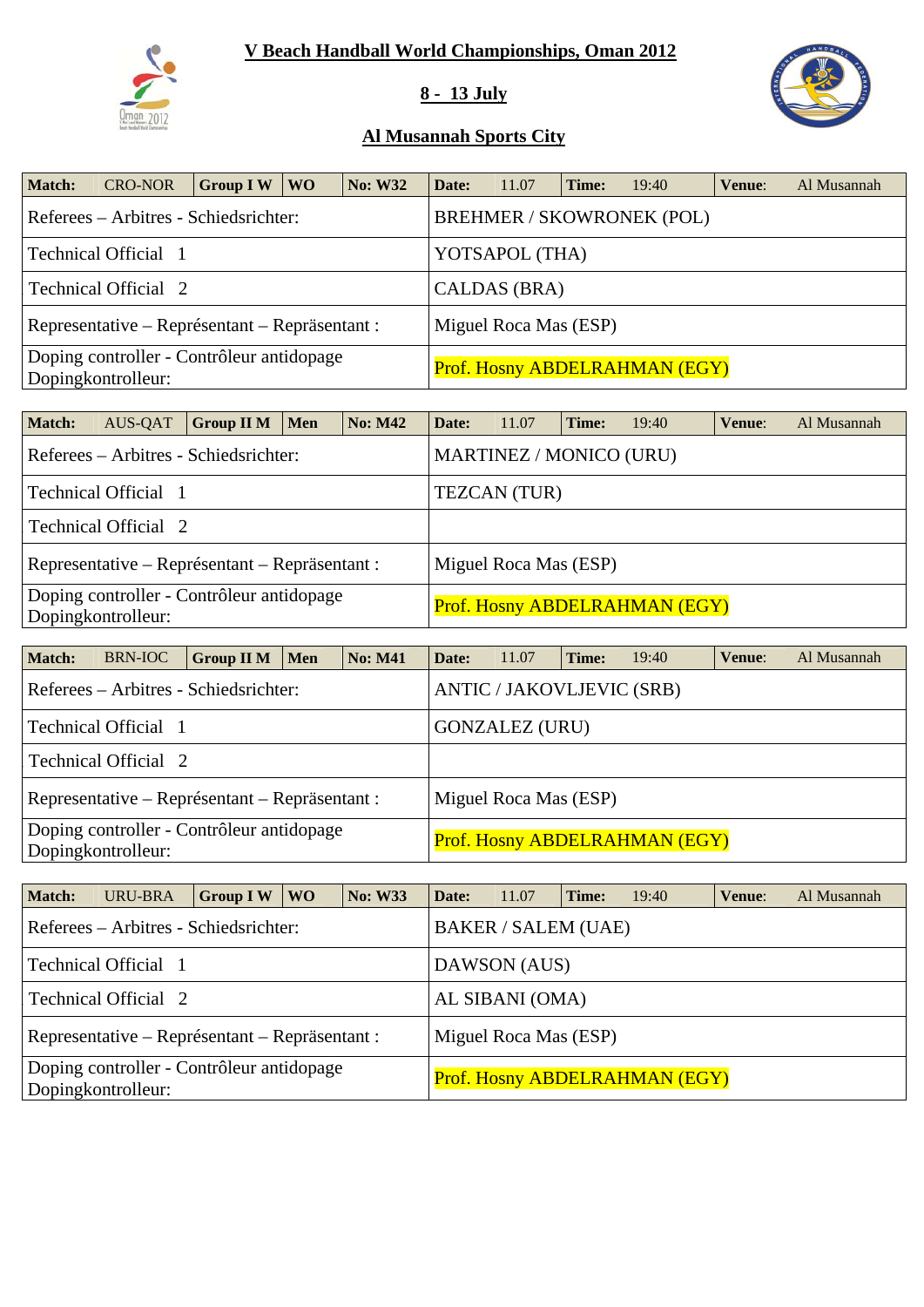

### **8 - 13 July**



| Match: | <b>RUS-EGY</b>                                                  | <b>Group I M</b> | <b>Men</b> | <b>No: M34</b> | Date:                                | 11.07                    | Time: | 20:30 | Venue: | Al Musannah |  |  |
|--------|-----------------------------------------------------------------|------------------|------------|----------------|--------------------------------------|--------------------------|-------|-------|--------|-------------|--|--|
|        | Referees – Arbitres - Schiedsrichter:                           |                  |            |                |                                      | CASELLA / SALGUERO (ARG) |       |       |        |             |  |  |
|        | Technical Official 1                                            |                  |            |                | <b>TEZCAN</b> (TUR)                  |                          |       |       |        |             |  |  |
|        | Technical Official 2                                            |                  |            |                | CALDAS (BRA)                         |                          |       |       |        |             |  |  |
|        | Representative – Représentant – Repräsentant :                  |                  |            |                | Miguel Roca Mas (ESP)                |                          |       |       |        |             |  |  |
|        | Doping controller - Contrôleur antidopage<br>Dopingkontrolleur: |                  |            |                | <b>Prof. Hosny ABDELRAHMAN (EGY)</b> |                          |       |       |        |             |  |  |

| <b>Match:</b> | <b>BRA-CRO</b>                                                  | GroupIM | <b>Men</b> | <b>No: M35</b> | Date:                         | 11.07                        | Time: | 21:20 | Venue: | Al Musannah |  |  |  |
|---------------|-----------------------------------------------------------------|---------|------------|----------------|-------------------------------|------------------------------|-------|-------|--------|-------------|--|--|--|
|               | Referees – Arbitres - Schiedsrichter:                           |         |            |                |                               | <b>BONIFERT / OLAH (HUN)</b> |       |       |        |             |  |  |  |
|               | Technical Official 1                                            |         |            |                | <b>NACHEVSKI</b> (MKD)        |                              |       |       |        |             |  |  |  |
|               | Technical Official 2                                            |         |            |                | <b>GONZALEZ (URU)</b>         |                              |       |       |        |             |  |  |  |
|               | Representative – Représentant – Repräsentant :                  |         |            |                | Miguel Roca Mas (ESP)         |                              |       |       |        |             |  |  |  |
|               | Doping controller - Contrôleur antidopage<br>Dopingkontrolleur: |         |            |                | Prof. Hosny ABDELRAHMAN (EGY) |                              |       |       |        |             |  |  |  |

| <b>Match:</b> | <b>ITA-THA</b>                                                  | Group II W $\vert$ WO | <b>No: W43</b> | Date:                         | 11.07 | Time: | 21:20 | Venue: | Al Musannah |  |  |
|---------------|-----------------------------------------------------------------|-----------------------|----------------|-------------------------------|-------|-------|-------|--------|-------------|--|--|
|               | Referees – Arbitres - Schiedsrichter:                           |                       |                | ZHOSAN / CHALCENKO (UKR)      |       |       |       |        |             |  |  |
|               | Technical Official 1                                            |                       |                | <b>CENTENO</b> (ESA)          |       |       |       |        |             |  |  |
|               | <b>Technical Official 2</b>                                     |                       |                |                               |       |       |       |        |             |  |  |
|               | Representative – Représentant – Repräsentant :                  |                       |                | Miguel Roca Mas (ESP)         |       |       |       |        |             |  |  |
|               | Doping controller - Contrôleur antidopage<br>Dopingkontrolleur: |                       |                | Prof. Hosny ABDELRAHMAN (EGY) |       |       |       |        |             |  |  |

| <b>Match:</b> | AUS-POL                                                         | Group II W $\vert$ WO | <b>No: W44</b> | Date:                       | 11.07                 | Time: | 21:20                         | Venue: | Al Musannah |  |  |
|---------------|-----------------------------------------------------------------|-----------------------|----------------|-----------------------------|-----------------------|-------|-------------------------------|--------|-------------|--|--|
|               | Referees – Arbitres - Schiedsrichter:                           |                       |                | AL SINANI / AL ASHARI (OMA) |                       |       |                               |        |             |  |  |
|               | Technical Official 1                                            |                       |                | AL SIBANI (OMA)             |                       |       |                               |        |             |  |  |
|               | Technical Official 2                                            |                       |                |                             |                       |       |                               |        |             |  |  |
|               | Representative – Représentant – Repräsentant :                  |                       |                |                             | Miguel Roca Mas (ESP) |       |                               |        |             |  |  |
|               | Doping controller - Contrôleur antidopage<br>Dopingkontrolleur: |                       |                |                             |                       |       | Prof. Hosny ABDELRAHMAN (EGY) |        |             |  |  |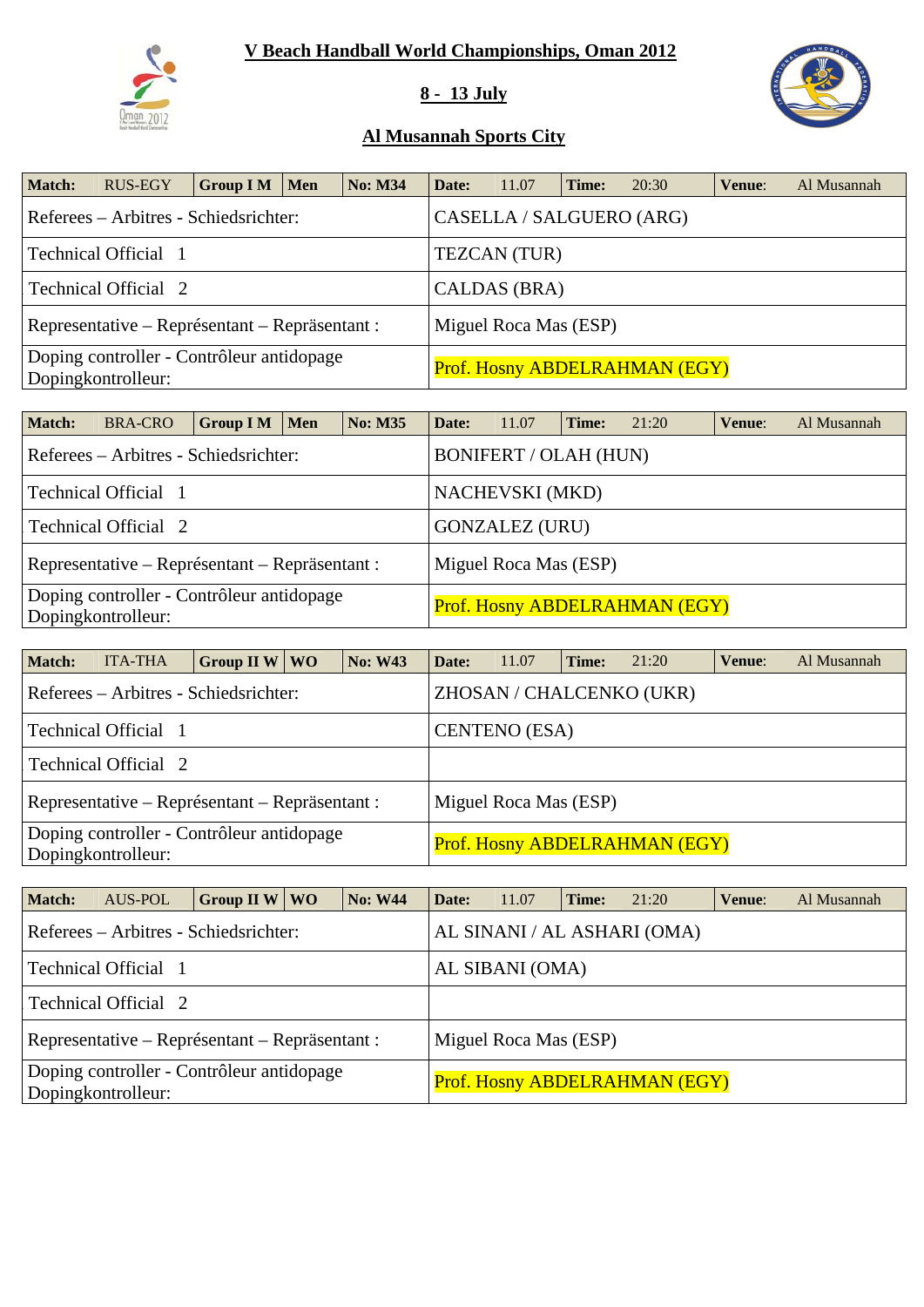

### **8 - 13 July**



| <b>Match:</b> | <b>CRO-BRA</b>                                                  | <b>Group IW</b> | WO <sub>1</sub> | <b>No: W35</b> | Date:                                | 11.07 | Time: | 22:10                            | Venue: | Al Musannah |  |  |
|---------------|-----------------------------------------------------------------|-----------------|-----------------|----------------|--------------------------------------|-------|-------|----------------------------------|--------|-------------|--|--|
|               | Referees – Arbitres - Schiedsrichter:                           |                 |                 |                |                                      |       |       | <b>BREHMER / SKOWRONEK (POL)</b> |        |             |  |  |
|               | Technical Official 1                                            |                 |                 |                | <b>GONZALEZ (URU)</b>                |       |       |                                  |        |             |  |  |
|               | Technical Official 2                                            |                 |                 |                | DAWSON (AUS)                         |       |       |                                  |        |             |  |  |
|               | Representative – Représentant – Repräsentant :                  |                 |                 |                | Miguel Roca Mas (ESP)                |       |       |                                  |        |             |  |  |
|               | Doping controller - Contrôleur antidopage<br>Dopingkontrolleur: |                 |                 |                | <b>Prof. Hosny ABDELRAHMAN (EGY)</b> |       |       |                                  |        |             |  |  |

| <b>Match:</b> | <b>IOC-ESP</b>                                                  | <b>Group IW</b> | WO. | <b>No: W36</b> | Date:                                | 11.07                            | Time: | 22:10 | Venue: | Al Musannah |  |  |
|---------------|-----------------------------------------------------------------|-----------------|-----|----------------|--------------------------------------|----------------------------------|-------|-------|--------|-------------|--|--|
|               | Referees – Arbitres - Schiedsrichter:                           |                 |     |                |                                      | <b>ANTIC / JAKOVLJEVIC (SRB)</b> |       |       |        |             |  |  |
|               | Technical Official 1                                            |                 |     |                | YOTSAPOL (THA)                       |                                  |       |       |        |             |  |  |
|               | Technical Official 2                                            |                 |     |                | <b>TEZCAN</b> (TUR)                  |                                  |       |       |        |             |  |  |
|               | Representative – Représentant – Repräsentant :                  |                 |     |                | Miguel Roca Mas (ESP)                |                                  |       |       |        |             |  |  |
|               | Doping controller - Contrôleur antidopage<br>Dopingkontrolleur: |                 |     |                | <b>Prof. Hosny ABDELRAHMAN (EGY)</b> |                                  |       |       |        |             |  |  |

| <b>Match:</b> | <b>CHN-SIN</b>                                                  | <b>Group II W</b> | <b>WO</b> | <b>No: W45</b> | Date:                         | 11.07 | Time: | 22:10 | Venue: | Al Musannah |  |  |
|---------------|-----------------------------------------------------------------|-------------------|-----------|----------------|-------------------------------|-------|-------|-------|--------|-------------|--|--|
|               | Referees – Arbitres - Schiedsrichter:                           |                   |           |                | <b>BAKER / SALEM (UAE)</b>    |       |       |       |        |             |  |  |
|               | Technical Official 1                                            |                   |           |                | <b>NACHEVSKI</b> (MKD)        |       |       |       |        |             |  |  |
|               | <b>Technical Official 2</b>                                     |                   |           |                |                               |       |       |       |        |             |  |  |
|               | Representative – Représentant – Repräsentant :                  |                   |           |                | Miguel Roca Mas (ESP)         |       |       |       |        |             |  |  |
|               | Doping controller - Contrôleur antidopage<br>Dopingkontrolleur: |                   |           |                | Prof. Hosny ABDELRAHMAN (EGY) |       |       |       |        |             |  |  |

| <b>Match:</b> | UKR-ESP                                                         | <b>Group I M</b> | <b>Men</b> | <b>No: M36</b> | Date:                          | 11.07 | Time: | 23:00 | Venue: | Al Musannah |  |  |
|---------------|-----------------------------------------------------------------|------------------|------------|----------------|--------------------------------|-------|-------|-------|--------|-------------|--|--|
|               | Referees – Arbitres - Schiedsrichter:                           |                  |            |                | <b>MARTINEZ / MONICO (URU)</b> |       |       |       |        |             |  |  |
|               | Technical Official 1                                            |                  |            |                | CALDAS (BRA)                   |       |       |       |        |             |  |  |
|               | Technical Official 2                                            |                  |            |                | <b>CENTENO</b> (ESA)           |       |       |       |        |             |  |  |
|               | Representative – Représentant – Repräsentant :                  |                  |            |                | Miguel Roca Mas (ESP)          |       |       |       |        |             |  |  |
|               | Doping controller - Contrôleur antidopage<br>Dopingkontrolleur: |                  |            |                | Prof. Hosny ABDELRAHMAN (EGY)  |       |       |       |        |             |  |  |